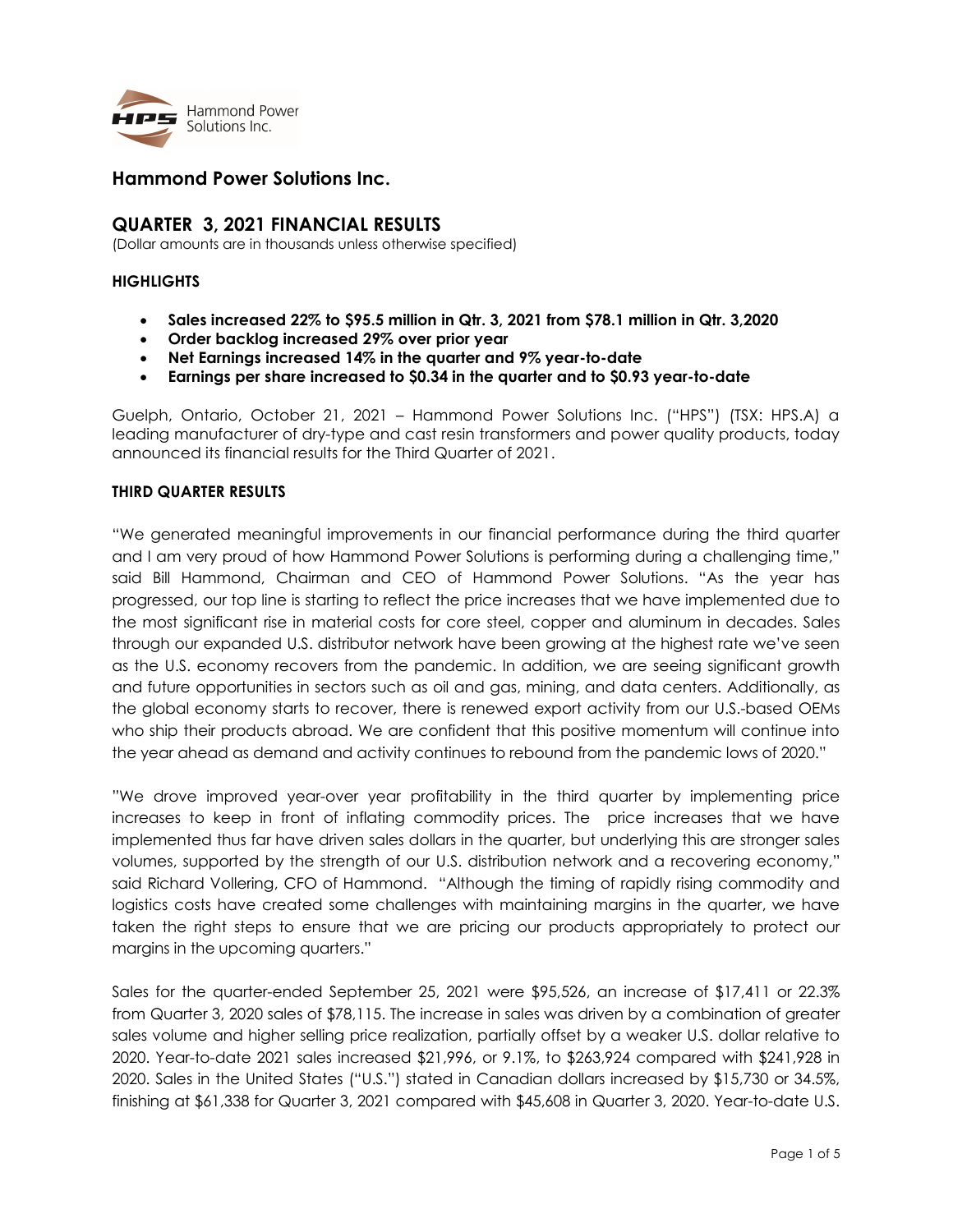sales were \$160,896 in 2021 and \$153,841 in 2020, an increase of \$7,055 or 4.6%. U.S. sales, when stated in U.S. dollars were \$48,815 in Quarter 3, 2021, compared to Quarter 3, 2020 of \$34,174, an increase of \$14,641 or 42.8%. Year-to-date U.S. sales stated in U.S. dollars were \$128,580 in 2021 compared with \$113,571 in 2020, an increase of \$15,009 or 13.2%. Canadian sales were \$29,473 for the quarter, up slightly from Quarter 3, 2020 sales of \$28,833, an increase of \$640 or 2.2%. Yearto-date Canadian sales were \$89,941 in 2021 compared with \$78,099 in 2020, growth of \$11,842 or 15.2%. Indian sales for Quarter 3, 2021 finished at \$4,715 versus \$3,674 in Quarter 3, 2020, an increase of \$1,041 or 28.3%. Year-to-date Indian sales were \$13,087 in 2021 compared to \$9,988 in 2020, an increase of \$3,099 or 31.0%.

The Quarter 3, 2021 gross margin was 26.8% compared to a Quarter 3, 2020 gross margin rate of 27.5%, a decline of 0.7% of sales. The year-to-date gross margin rate was 26.7% in 2021 versus 26.4% in 2020, an increase of 0.3%. The margin rate decline for the quarter is attributed to a combination of challenges with selling price realization, decrease in the Canadian Emergency Wage Subsidy ("CEWS") benefit and volatile rises in costs causing price increase timing to be difficult to predict.

Selling and distribution expenses were \$11,433 in Quarter 3, 2021, or 12.0% of sales, versus \$9,524 in Quarter 3, 2020 or 12.2% of sales, an increase of \$1,909 but a decrease of 0.2% of sales. Yearto-date selling and distribution expenses were \$31,900, or 12.1% of sales, in 2021 compared with \$30,015, or 12.4%, in 2020, an increase of \$1,885 but a decrease of 0.3% of sales.

General and administrative expenses for Quarter 3, 2021 were \$8,222 or 8.6% of sales, compared with Quarter 3, 2020 expenses of \$6,525 or 8.4% of sales, an increase of \$1,697 or 0.2% of sales. Year-to-date general and administrative expenses were \$21,766, or 8.2% of sales in 2021, compared with \$18,786, or 7.8% of sales, in 2020, an increase of \$2,980 or 0.4% of sales.

Quarter 3, 2021 earnings from operations were \$5,909, an increase of \$462 or 8.5% from \$5,447 for the same quarter last year. The year-to-date earnings from operations were \$16,931 in 2021 compared with \$14,994 in 2020, an increase of \$1,937 or 12.9%. The improvement in the quarterly earnings from operations is the result of increased sales, increased gross margin dollars, despite the decreased gross margin rate, and higher manufacturing output. This was partially offset by increased general and administrative expenses.

Interest expense for Quarter 3, 2021 was \$309, an increase of \$69 or 28.8% compared with the Quarter 3, 2020 expense of \$240. Year-to-date interest cost was \$933, a decrease of \$18 or 1.9% when compared to the 2020 year-to-date expense of \$951.

The foreign exchange loss in Quarter 3, 2021 was \$75, an increase of \$120 compared to the gain of \$45 in Quarter 3, 2020. The year-to-date foreign exchange loss for 2021 was \$432, compared to a gain of \$524 for the same period last year.

Net earnings for Quarter 3, 2021 finished at \$3,948 compared to net earnings of \$3,462 in Quarter 3, 2020, an improvement of \$486 or 14.0%. Year-to-date net earnings were \$10,935 in 2021 compared with \$10,030 in 2020, an increase of \$905 or 9.0%. The improvement in the quarter and year-todate earnings is a result of the increased sales and higher gross margin dollar contribution partially offset by greater general and administrative expenses.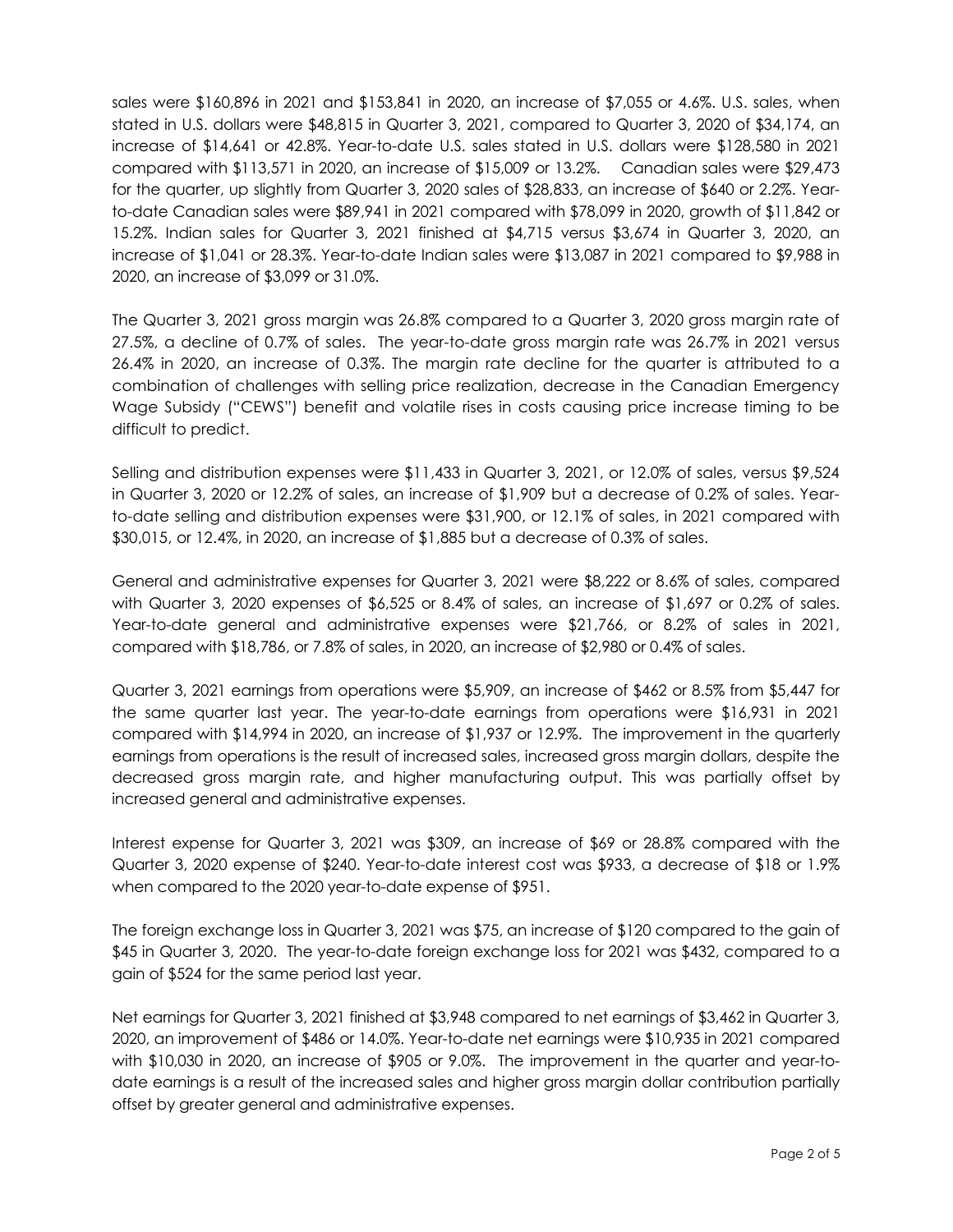The basic earnings per share were \$0.34 for Quarter 3, 2021, versus \$0.30 in Quarter 3, 2020, an improvement of \$0.04 or 13.3%. The year-to-date basic earnings per share was \$0.93 in 2021 and \$0.86 in 2020, an increase of \$0.07 or 8.1%.

Net cash generated by operating activities for Quarter 3, 2021 was \$7,430 versus \$10,419 in Quarter 3, 2020, a decline of \$2,989. In the quarter, cash from operations before changes in working capital and tax payments increased versus prior year. This was offset by an increase in cash used for working capital, primarily relating to our increased business activity during the Quarter. Year-todate net cash generated by operating activities was \$547 compared to cash generated of \$11,610 in 2020, a decrease of \$11,063. The year-to-date decrease is a result of higher cash utilized for working capital.

The Company's overall operating debt balance net of cash was \$15,399 in Quarter 3, 2021 compared to \$4,790 in Quarter 3, 2020, an increase in debt position of \$10,609.

The Company continued with its regular quarterly dividend program in the third quarter, paying eight and a half cents (\$0.085) per Class A Subordinate Voting Share of HPS and eight and a half cents (\$0.085) per Class B Common Share of HPS on September 24, 2021. The Company has paid a year-to-date cash dividend of twenty-five and a half cents (\$0.255) per Class A Subordinate Voting Share and twenty-five and a half cents (\$0.255) per Class B Common Share.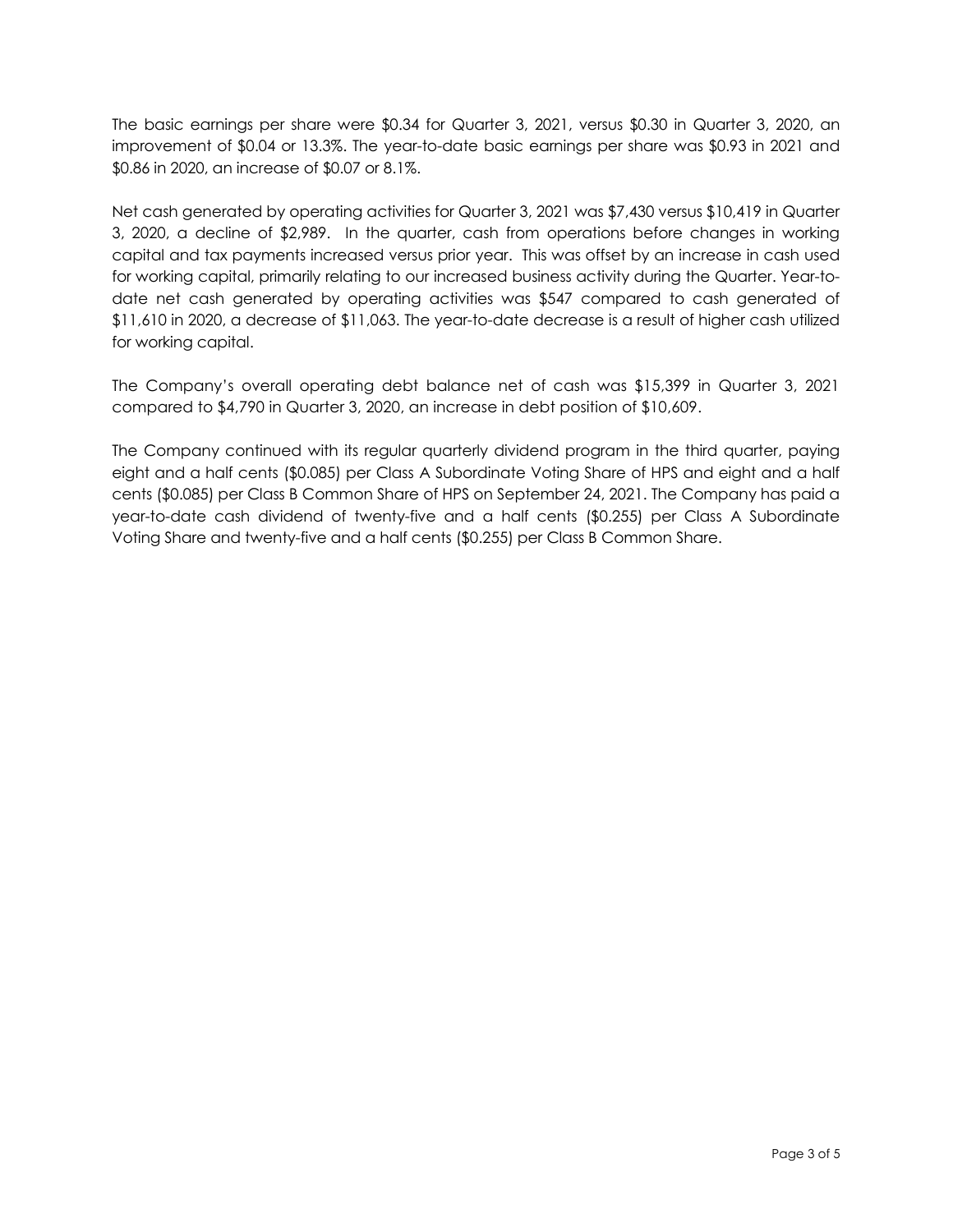# THREE MONTHS ENDED:

(dollars in thousands)

|                                                          |                         | September 25,<br>2021 |                                 | September 26,<br>2020 |                      | Change       |
|----------------------------------------------------------|-------------------------|-----------------------|---------------------------------|-----------------------|----------------------|--------------|
| Sales                                                    | $\frac{1}{2}$           | 95,526                | $\updownarrow$                  | 78,115                | $\frac{1}{2}$        | 17,411       |
| Earnings from operations                                 | $\frac{1}{2}$           | 5,909                 | $\frac{1}{2}$                   | 5,447                 | $\frac{1}{2}$        | 462          |
| Exchange loss (gain)                                     | $\frac{1}{2}$           | 75                    | \$                              | (45)                  | \$                   | (120)        |
| Share of (income) loss of investment in<br>joint venture | $\sqrt[6]{\frac{1}{2}}$ | (2)                   | $\frac{1}{2}$                   | 107                   | $\frac{1}{2}$        | 109          |
| Net earnings                                             | $\frac{1}{2}$           | 3,948                 | $\frac{1}{2}$                   | 3,462                 | $\frac{1}{2}$        | 486          |
| Earnings per share<br><b>Basic</b><br>Diluted            | \$<br>\$                | 0.34<br>0.34          | $\updownarrow$<br>$\frac{1}{2}$ | 0.30<br>0.30          | \$<br>$\updownarrow$ | 0.04<br>0.04 |
| Cash generated by operations                             | $\sqrt[6]{\frac{1}{2}}$ | 7,430                 | $\frac{1}{2}$                   | 10,419                | $\frac{1}{2}$        | (2,989)      |

## NINE MONTHS ENDED:

(dollars in thousands)

|                                                      |               | September 25,<br>2021 |                     | September 26,<br>2020 |               | Change       |
|------------------------------------------------------|---------------|-----------------------|---------------------|-----------------------|---------------|--------------|
| Sales                                                | $\frac{1}{2}$ | 263,924               | $\frac{1}{2}$       | 241,928               | $\frac{1}{2}$ | 21,996       |
| Earnings from operations                             | $\frac{1}{2}$ | 16,931                | $\frac{1}{2}$       | 14,994                | $\frac{1}{2}$ | 1,937        |
| Exchange loss (gain)                                 | $\frac{1}{2}$ | 432                   | $\frac{1}{2}$       | (524)                 | $\frac{1}{2}$ | (956)        |
| Share of income of investment in joint<br>venture    | $\frac{1}{2}$ | (47)                  | $\frac{1}{2}$       | (33)                  | $\frac{1}{2}$ | (14)         |
| Net earnings                                         | $\frac{1}{2}$ | 10,935                | $\frac{1}{2}$       | 10,030                | $\frac{1}{2}$ | 905          |
| Earnings per share<br><b>Basic</b><br><b>Diluted</b> | \$<br>\$      | 0.93<br>0.93          | $\frac{1}{2}$<br>\$ | 0.86<br>0.86          | \$<br>\$      | 0.07<br>0.07 |
| Cash generated by operations                         | $\frac{1}{2}$ | 547                   | \$                  | 11,610                | \$            | (11,063)     |